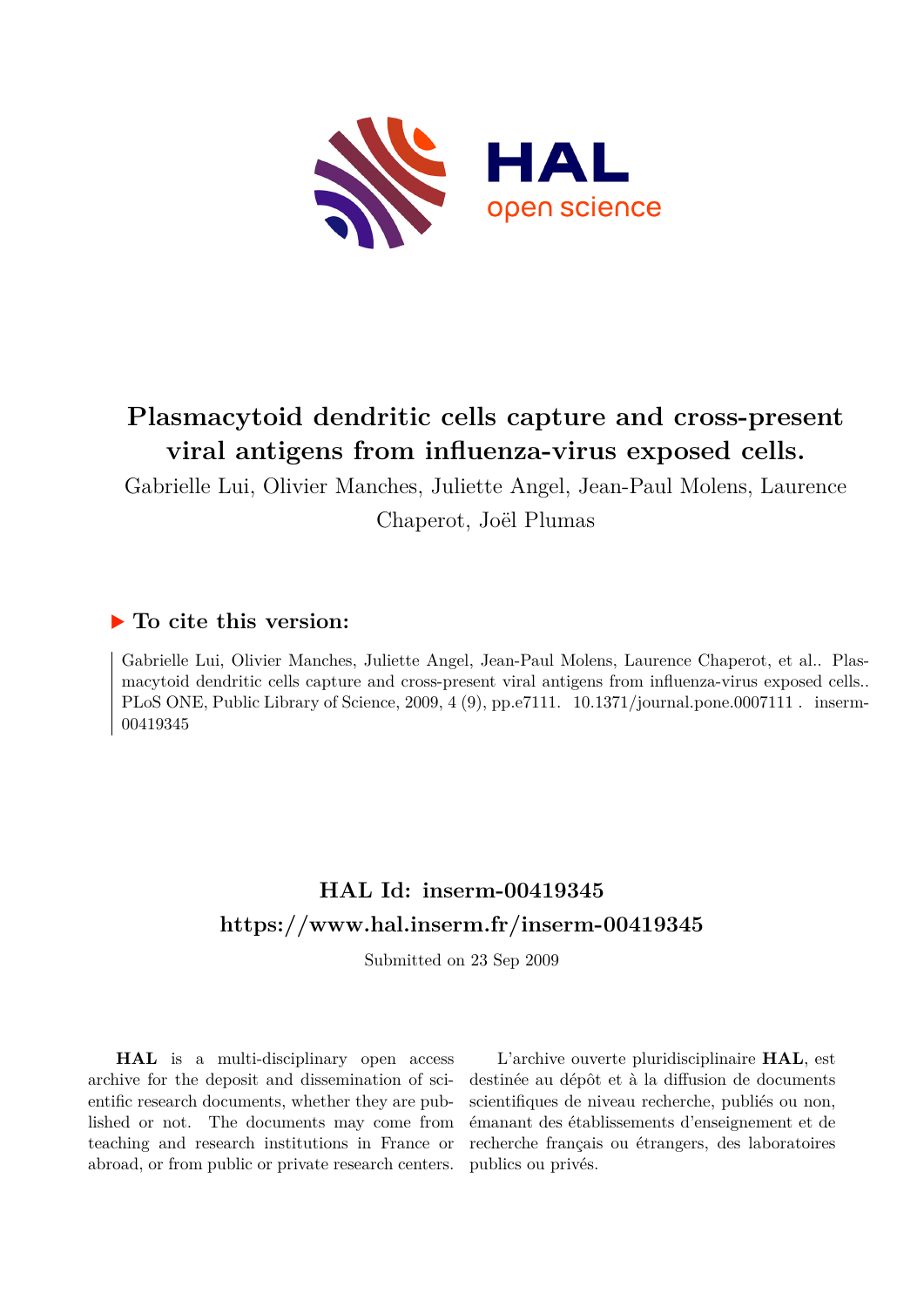# Plasmacytoid Dendritic Cells Capture and Cross-Present Viral Antigens from Influenza-Virus Exposed Cells

### Gabrielle Lui<sup>1,2,3</sup>, Olivier Manches<sup>1,2,3</sup>, Juliette Angel<sup>1,2,3</sup>, Jean-Paul Molens<sup>1,2,3</sup>, Laurence Chaperot<sup>1,2,3.9</sup>\*, Joël Plumas<sup>1,2,3.9</sup>

1 Université Joseph Fourier, Grenoble, France, 2 Inserm, U823, Immunobiologie et Immunothérapie des Cancers, Grenoble, France, 3 EFS Rhône-Alpes, Laboratoire R&D, Grenoble, France

#### Abstract

Among the different subsets of dendritic cells (DC), plasmacytoid dendritic cells (PDC) play a unique role in secreting large amounts of type I interferons upon viral stimulation, but their efficiency as antigen-presenting cells has not been completely characterized. We show here, by flow cytometry, with human primary blood PDC and with a PDC cell line, that PDC display poor endocytic capacity for soluble or cellular antigens when compared to monocyte-derived myeloid DC. However, immature PDC efficiently take up cellular material from live influenza-exposed cells, subsequently mature and cross-present viral antigens very efficiently to specific CD8+ T cells. Therefore, during viral infection PDC not only secrete immunomodulatory cytokines, but also recognize infected cells and function as antigen cross-presenting cells to trigger the anti-viral immune response.

Citation: Lui G, Manches O, Angel J, Molens J-P, Chaperot L, et al. (2009) Plasmacytoid Dendritic Cells Capture and Cross-Present Viral Antigens from Influenza-Virus Exposed Cells. PLoS ONE 4(9): e7111. doi:10.1371/journal.pone.0007111

**Editor:** Mauricio Martins Rodrigues, Federal University of São Paulo, Brazil

Received May 27, 2009; Accepted August 20, 2009; Published September 22, 2009

Copyright: @ 2009 Lui et al. This is an open-access article distributed under the terms of the Creative Commons Attribution License, which permits unrestricted use, distribution, and reproduction in any medium, provided the original author and source are credited.

Funding: This work was supported in part by grants 4498 and 4798 from ARC (Association pour la Recherche sur le Cancer), grant 2003.26 from EFS (Etablissement Francais du Sang), and by the INCA (Institut National du Cancer), Canceropole 2004-05. GL and OM were recipients for grants from La ligue contre le Cancer - comites Haute-Savoie et Isere. The funders had no role in study design, data collection and analysis, decision to publish, or preparation of the manuscript.

Competing Interests: The authors have declared that no competing interests exist.

\* E-mail: laurence.chaperot@efs.sante.fr

. These authors contributed equally to this work.

#### Introduction

Antigen presenting cells (APC) play a crucial role in the triggering and control of immune responses by their capacity to take up and process antigens, and to efficiently activate naive or memory T cells. Among APC, plasmacytoid dendritic cells (PDC) constitute a special subset of dendritic cells (DC) [1,2], which were originally described as the main producers of type I interferons in viral infections [3,4] and initiate immune responses.

Human PDC express the intracellular pattern-recognition receptors TLR7 and TLR9, allowing them to recognize viral or bacterial genetic material. Indeed, single-stranded RNAs were recently identified as natural ligands for TLR7/TLR8 [5,6], whereas TLR9 recognizes unmethylated CpG oligonucleotides in endosomes or lysosomes after their internalization[7,8]. Upon TLR ligation by natural or artificial TLR agonists, activated PDC secrete high amounts of IFN $\alpha$ , participating in the initiation of immune activation. Moreover, they rapidly become cytotoxic by acquiring TRAIL expression, so they can kill target cells expressing DR4 or DR5[9], receptors which are up-regulated upon viral infections[10]. Activated PDC are also involved in the selective recruitment of effector cells for both innate and adaptive immune responses[11].

PDC are able to differentiate into mature dendritic cells, when cultured with IL-3 and CD40-L [12], or upon viral stimulation [13]. Based on the initial stimulus, PDC stimulate allogeneic naïve CD4+ T lymphocytes and induce their differentiation in either Th2 [14], Th1 [15], IFN $\gamma$ /IL10 producing T cells [16], or IL-10 producing T regulatory cells[17]. However it remains unclear whether they can prime a naïve  $T$  cell response  $[18,19]$ , although they can clearly restimulate anti-viral effector/memory CD4+ and CD8+ T lymphocytes by direct presentation [20,21].

Besides direct priming, cross-priming is the mechanism of stimulation of CD8+ T cells by APC presenting exogenouslyderived antigens; this is particularly important when viruses do not infect APC. Cross-presentation involves different steps; i) endocytosis of antigens, ii) their degradation and processing of the generated peptides onto MHC class I molecules, and iii) the expression of costimulatory molecules on APC surface. It has been suggested that human PDC, compared to myeloid DC, have a poor capacity to capture soluble or particulate antigen [12,22]. PDC may enhance myeloid DC-mediated cross-presentation by means of IFN $\alpha$  secretion by PDC, which might favor this mechanism[23], but PDC's own ability to cross-present to CD8+ T cells is still a controversial and unresolved matter[24]. Indeed, the scarcity of PDC in peripheral blood mononuclear cells  $(0,5\%)$ [25] and the difficulty to generate them in large numbers in vitro [26] render their study difficult. We have recently described a leukemic counterpart of PDC (LPDC for leukemic PDC) [27], which displays similar phenotypic and functional features to primary PDC [28]. A cell line has been generated from fresh LPDC, as described previously [9], and by using this cell line as a model, as well as primary PDC, we investigated endocytosis of soluble and cellular antigens by PDC. Our study aimed also at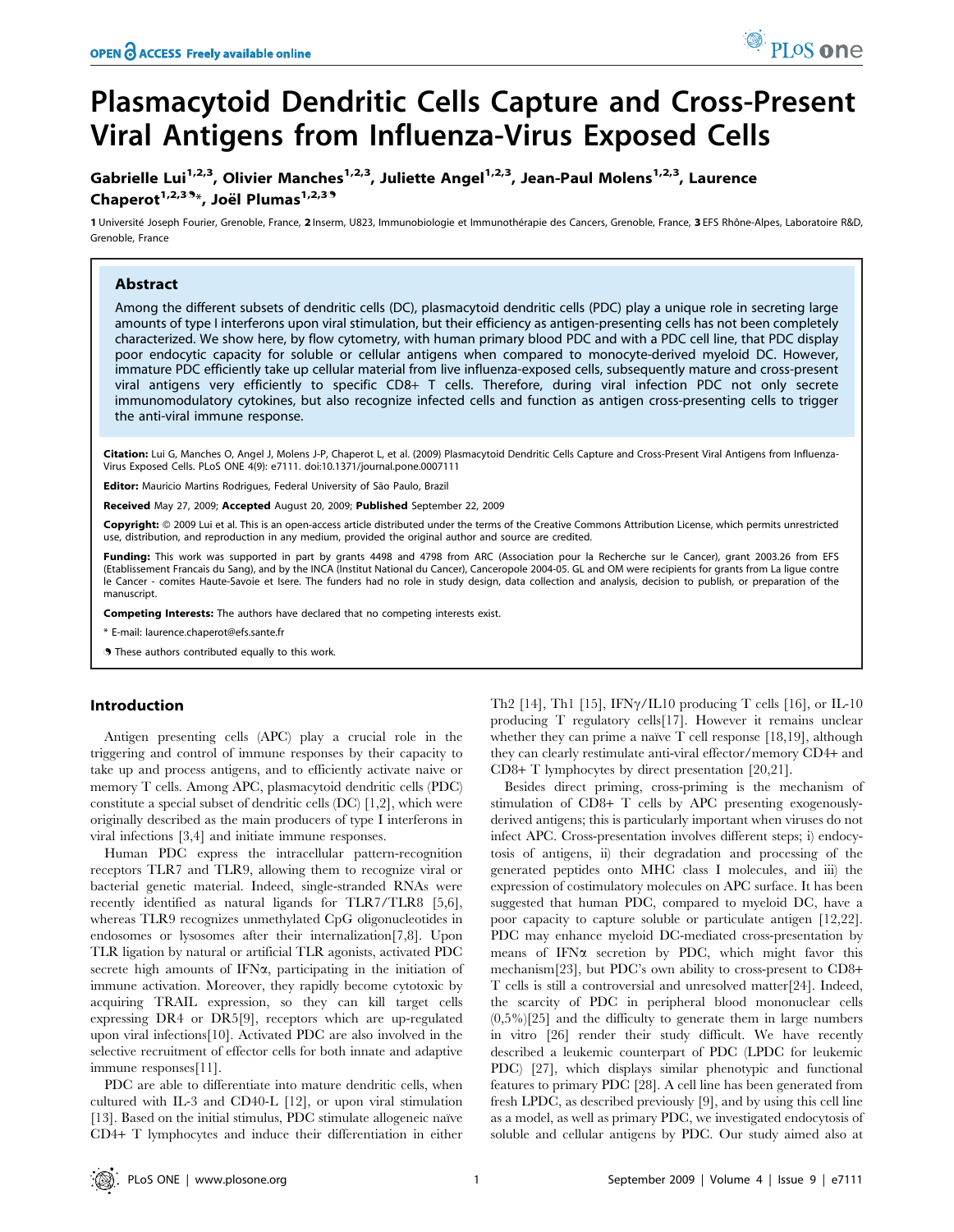characterizing the ability of PDC to cross-present antigens taken up from whole cells during virus infection. Our data further demonstrate the prominent role PDC play in viral infections.

#### Materials and Methods

#### Reagents and phenotypes

The medium used for cell culture was RPMI 1640 Glutamax (GibcoBRL, Cergy-Pontoise, France) supplemented with 1 mM sodium pyruvate, 20 µg/ml Gentamycin, non-essential amino acids (referred to as complete medium), and 10% heat inactivated Fetal Calf Serum (FCS, Gibco).

Immunophenotyping was performed by flow cytometry on a FACScan (Becton Dickinson, Mountain View, CA) using direct or indirect labelling. The following FITC-, PE- or biotin- conjugated antibodies, as well as PC5-conjugated streptavidin, were purchased from Immunotech (Marseille, France): CD1a (clone BL6), CD4 (13B8.2), CD11b (Bear1), CD11c (BU15), CD18 (7B4), CD19 (J4.119), CD20 (B9E9), CD32 (2 E 1), CD36 (FA6-152), CD40 (mAb89), CD64 (22), CD80 (MAB104), CD83 (HB15A), HLA-ABC (B9.12.1), DR (B8.12.2), CD16 (3G8), CD86 (HA5.2B7), MR (3.29.B1.10). Antibodies against CD1c (M241) were purchased from Ancell, BDCA-2 (AC144), and BDCA-4 (AD5-17F6) from Miltenyi Biotech (Bergisch Gladbach, Germany),  $\alpha v \beta$ 3 (LM609) and  $\alpha v \beta$ 5 (P1F6) from Chemicon International (Temecula CA), CD1d (CD1d42) from Becton Dickinson, DC-SIGN (120507) from (R&D system, Lille, France), and CD123 (9F5) from Pharmigen (San Diego CA). The antimouse FITC-conjugated antibodies CD91 (A2MRa-2) was purchased from Dako (Glosgrup, Denmark).

Cell morphology was analyzed by microscopy on cytospins of cell suspension after staining with May-Grünwald Giemsa (Kit Ral 555). IFN $\alpha$  was measured by ELISA (PBL biomedical laboratories, Piscataway, NJ)

#### Cells

The cell line GEN3 was generated from leukemic PDC [27], as described for the GEN2.2 cell line [9]. Tumor cells from the blood of the patient GEN were seeded on irradiated adherent mouse stromal cells (MS-5) in 10% FCS complete RPMI medium, without any cytokine. This cell line has been growing for months in our laboratory.

B lymphocytes were purified from healthy donors blood (B1 and B2) or from spleen biopsies obtained from a patient with idiopathic thrombocytopenic purpura (B3), by standard negative immunomagnetic selection with dynabeads (Dynal, Oslo, Norway). Purified B lymphocyte suspension contained more than 95% B cells, and were cryopreserved in liquid nitrogen and thawed immediately before use. B cells were chosen as a model as they represent a suitable target for influenza virus in vitro [29].

Myeloid dendritic cells (MoDC) were generated from monocytes of HLA-A2\*0201 healthy donors as described [30]. Monocytes were purified from fresh blood by Rosette Sep isolation kit (Stem Cell Technologies, Meylan, France) and cultured for six days in complete medium supplemented with 10% of FCS, 500 U/ml GM-CSF (Leucomax, Schering-Plough, France) and 10 ng/ml IL-4 (Tebu Bio, Le Perray-en-Yvelines, France). At the end of the culture, MoDC were 100% CD1a+, CD14- and CD83-.

We isolated primary PDC from blood of healthy donors by using the positive selection BDCA-4 or BDCA-2 separator kit (Miltenyi Biotech), following the instructions of the manufacturer. The purity of enriched cell suspensions, was at least  $>90\%$ , as assessed by FITC-conjugated BDCA-2 or BDCA-4, and PE-

conjugated CD123. The immunophenotyping of PDC was done either on purified PDC, or in PBMC after gating on the BDCA-2 positive population.

#### Endocytosis experiments

GEN3, primary PDC, or MoDC  $(0.5 \times 10^6 \text{ cells/ml})$  were incubated with 1 mg/ml Lucifer Yellow (LY, for liquid phase uptake) (Sigma Aldrich, Saint Quentin Fallavier, France), 0.1 mg/ ml FITC-conjugated Dextran (Dex, for carbohydrate endocytosis) (MW 40,000-Molecular probes), and 0.1 mg/ml FITC-conjugated Ovalbumin (OVA, for protein endocytosis) (Molecular probes) for 2 hours at  $37^{\circ}$ C or at  $4^{\circ}$ C. After two washes in ice-cold 2% FCS HBSS (Hank's Balanced Salt Solution, GibcoBRL), cells were analyzed by flow cytometry. Mean fluorescence intensity (MFI) values were calculated by subtracting MFI of cells incubated with the tracers at  $4^{\circ}$ C, from the MFI at 37 $^{\circ}$ C.

#### PKH 26 staining and phagocytosis assays

For phagocytosis assays, B cells  $(40\times10^6 \text{ cells/ml})$  were stained with the lipophilic dye PKH26 (2  $\mu$ M, (Sigma) ( $\lambda$  emission = 576 nm)) following the indications of the manufacturer. After staining, B cells were then prepared as described in a previous work [31], in order to obtain apoptotic ( $\gamma$ -irradiated cells, <sup>137</sup> Cs source, 45 Gy), necrotic (heated for 45 min at  $56^{\circ}$ C), and Rituximab-opsonized cells  $(1 \mu g/ml)$ .

For treatment with virus, B cells were incubated overnight with formaldehyde-inactivated influenza virus (strain A, New Caledonia/20/99 IVR116 (H1N1), Aventis Pasteur, Val de Rueil, France)(corresponding to 137 ng/ml hemagglutinin) in 10% FCS complete RPMI supplemented with 10 ng/ml IL-4 (Tebu Bio), and washed twice before use. These cells are further referred to as ''flu-B cells''. A non-replicating virus was used throughout this study, in order to avoid the production of new virus that could interfere with cross-presentation experiments by directly infecting the antigen presenting cells. This virus is able to enter into target cells, since the nucleoprotein of the virus can be detected into the cytoplasm of B cells after incubation with the virus [29]. The noninfectious status of the virus was verified on eggs (data not shown).

In inhibition experiments, EDTA (2 mM), or cytochalasin D (10  $\mu$ M) were added. For GEN3 maturation, CpG 2336 (12,5  $\mu$ g/ ml) (Coley Pharma, Ottawa Canada) was added for 24 h before addition of B cells.

For endocytosis assessment, APC  $(0.5 \times 10^6 \text{ cells/ml})$  were coincubated for 2 hours at 37 $^{\circ}$ C or 4 $^{\circ}$ C with PKH26-stained B cells  $(0.75\times10^6 \text{ cells/ml})$ . Endocytosis was stopped and conjugates were dissociated by adding EDTA (2 mM) on ice. APC were then stained: GEN3 with FITC-conjugated CD4 and CD36, MoDC with FITC-conjugated CD11b, and primary PDC with FITCconjugated BDCA-2 and CD36. Simultaneously, B cells were stained with PECy-5-conjugated CD19 and CD20. After washing, PKH26 fluorescence was analyzed by flow cytometry gating on FITC-labeled APC. CD19 and CD20 positive APC were excluded from the analysis as they had likely formed conjugates with B cells but had not necessarily internalized cellular material.

#### Evaluation of PDC maturation and IFN $\alpha$  secretion after endocytosis

GEN3 or purified BDCA4+ PDC were incubated or not with influenza virus for 24 hours, and cells were stained with FITC- or PE-conjugated CD40, CD80, CCR7 or HLA I mAb. To check the maturation and secretion of IFN $\alpha$  by PDC after contact with flu-B cells, B cells were exposed or not to virus for 18 hours, washed, and then incubated with GEN3 or purified BDCA4+ PDC. After a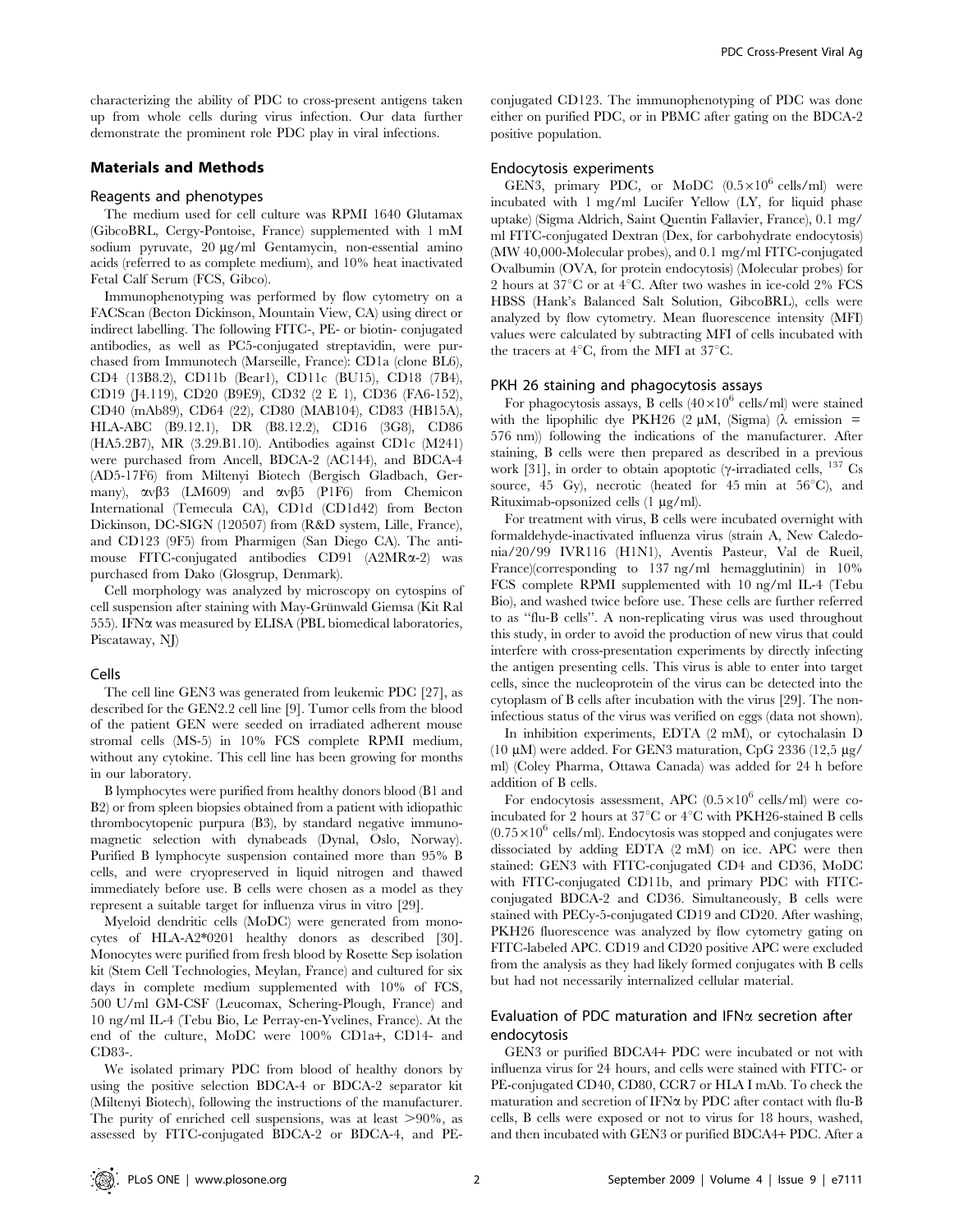24-hour co-culture, supernatant were collected, and their IFN $\alpha$ content was assessed by ELISA. Cells were stained with CD40, CD80, CCR7 mAb, and maturation was accessed by flow cytometry gating on GEN3 cells (according to their FSC/SSC profile) or on PDC (labeled with BDCA2 plus BDCA4 biotinylated mAb, and PeCy5-streptavidin).

#### Cross-presentation assay

We assessed cross-presentation by GEN3, and primary PDC by measuring IFN $\gamma$  released by influenza-specific T cells. Influenzaspecific T cells were generated in one week-culture of purified autologous CD8+ T lymphocytes activated by influenza-treated and irradiated (30 Gy) HLA-A2+ MoDC [32,33]. These influenza-specific cell lines contained 15 to 30% tetramer HLA- $A2/Flu_{58-66}$  positive specific T cells; their specificity was checked using irrelevant and Flu-peptide pulsed T2 cells.

In the cross-presentation assay, allogeneic HLA- $A2^{neg}$  B cells were treated with the virus during 18 hours and then extensively washed. In round-bottomed plates, in quadruplicates,  $10^4$  GEN3 or primary PDC (HLA-A2<sup>pos</sup>) were co-incubated with  $5\times10^3$ irradiated (30Gy) B cells, treated or not with influenza virus, for 4 hours to allow endocytosis.  $5\times10^5$  influenza-specific T cells were then added, and after 48 hours, culture supernatants were recovered and their IFN $\gamma$  content was measured using Cytokine Bead Array kit (Becton Dickinson, Le Pont de Claix, France) following the manufacturer's instructions.

#### Results

#### GEN3 is a PDC cell line derived from leukemic PDC

GEN3 cell line was generated from leukemic plasmacytoid dendritic cells [27,34]according to the method previously described[9]. They highly expressed CD123, BDCA-4, and CD40, whereas were negative for CD80 and CD83 (Figure 1A). Incubation with formaldehyde-inactivated influenza virus for 24 hours led to their maturation: GEN3 cells up-regulated CD40, CD80, and CD83 (Figure 1A), similarly to purified primary PDC (Figure 1B). GEN3 also secreted IFN- $\alpha$  (Figure 1C), and acquired a dendritic cell morphology (Figure 1D).

#### PDC express few endocytic receptors

We then evaluated the surface expression of molecules involved in antigen capture (Figure 2). Primary PDC and GEN3 did not express the Fc receptors CD16 nor CD64, whereas a low expression of CD32 was detected. A weak expression of the Ctype lectin mannose receptor (MR) was detected on GEN3, but not on primary PDC, whereas both primary PDC and GEN3 were negative for DC-SIGN and Langerin (data not shown). The  $\beta$ 2 integrin CD18, a subunit of the complement receptors CR3 (CD11b/CD18) and CR4 (CD11c/CD18) was highly expressed by both primary PDC and GEN3, but CD11c and CD11b were hardly detectable. CD91 and calreticulin are involved in the uptake of apoptotic cells that are opsonized either with complement, collectins (SP-A and SP-D) or with heat shock proteins (review [35]). A low expression of CD91 was found on a small subset of primary PDC but not on GEN3.  $\alpha v\beta$ 3 and  $\alpha v\beta$ 5 are two integrins implicated in the clearance of apoptotic cells by DC and macrophages [32,36], in association with CD36. Both GEN3 and primary PDC displayed a moderate expression of  $\alpha$  $\beta$ 5 and a sharp expression of CD36.  $\alpha v\beta3$  was present only on GEN3 cells. As a matter of comparison, the same phenotype was also performed on monocyte-derived dendritic cells, and we found that except for CD64, all the molecules studied were expressed on MoDC, and such a wide range of endocytic receptors may favor

their ability to capture antigens. Conversely, PDC and GEN displayed a very restricted set of endocytic receptors.

#### Endocytic capacity of PDC is weak

We assessed the ability of GEN3, primary PDC, and MoDC, to endocytose soluble antigens by using Lucifer Yellow (LY), FITCconjugated Ovalbumin (OVA), and Dextran (Dex) (Figure 3A). Both GEN3 and primary PDC engulfed LY and OVA with the same efficiency, but less efficiently than MoDC (about ten-fold higher tracer capture was observed with MoDC compared to PDC). By contrast, primary PDC and GEN3 cells did not take up Dextran, whereas MoDC efficiently captured this potential ligand for mannose receptor.

We then evaluated the ability of PDC to take up cellular material from apoptotic, necrotic, opsonized and non-treated cells, in comparison to MoDC. To this end, we used a method that allows the detection of endocytosis with a high sensitivity and distinguishes between endocytosed or conjugated cells [29]. In these experiments, endocytosis was measured by flow cytometry using PKH26-labeled B-cells as target cells and appropriate FITCconjugated mAbs to identify APC (Figure 3B). Conjugates were excluded using an additional labeling with PC5-conjugated CD19 and CD20. After 2 hours, at least half of the MoDC acquired cellular material from B cells, whatever the B cell treatment. By contrast, GEN3 remained PKH26<sup>neg</sup>, whatever the condition, suggesting their inability to capture opsonized or dead cells, or to perform ''nibbling'' of cells.

#### PDC capture cellular material from influenza-treated cells

Because PDC are involved in anti-viral immune responses, we sought to determine whether GEN3 cells capture cellular antigens from virus-infected cells. We used B cells incubated with formaldehyde-inactivated non-replicating influenza virus as a model of viruscontaining cells, henceforth referred to as ''flu-B cells''. As shown in Figure 4A, cellular material from flu-B cells was efficiently taken up by GEN3 (46 and 67% of GEN3 were PKH26<sup>pos</sup> in the two representative experiments shown). As expected, non-treated B cells were not captured. Interestingly, primary purified BDCA4+ PDC were also able to capture cellular material from flu-B cells (25 and  $48\%$  of PDC were PKH2 $6^{pos}$  in the two representative experiments shown) (Figure 4B). So, PDC seems to specifically take up cell-derived material from virus-containing surrounding cells. Microscopic observation of cell fluorescence showed that GEN3 took up small membrane-containing fragments from virus-treated cells (Figure 4C). This uptake of cellular material from flu-B cells required actin polymerization and divalent cations, as demonstrated by inhibition of uptake with cytochalasin D and EDTA, respectively (Figure 4D). This endocytosis was not due to the capture of PKH26<sup>pos</sup> vesicles such as exosomes or other kinds of membrane shed particles. Indeed, when GEN3 were incubated for two hours with the supernatant of 18-hour flu-B cells culture, they remained  $PKH26<sup>neg</sup>$  (Figure 4A).

To test whether cell maturation influenced this particular endocytic capacity of PDC, we assessed capture after activation of GEN3 cells with a TLR9 agonist. Figure 4E shows that in the presence of CpG A (2336), the capacity of GEN3 cells to take up cellular material from flu-B cells was inhibited, i.e. the percentage of PKH2 $6^{pos}$  GEN3 decreased from 45% (for immature GEN3) to less than 10% (for mature GEN3).

### Endocytosis of flu-B cells activates PDC and induces cross-presentation of viral antigens

We next analyzed the consequences of flu-B cells capture on PDC maturation. When GEN3 were directly treated with the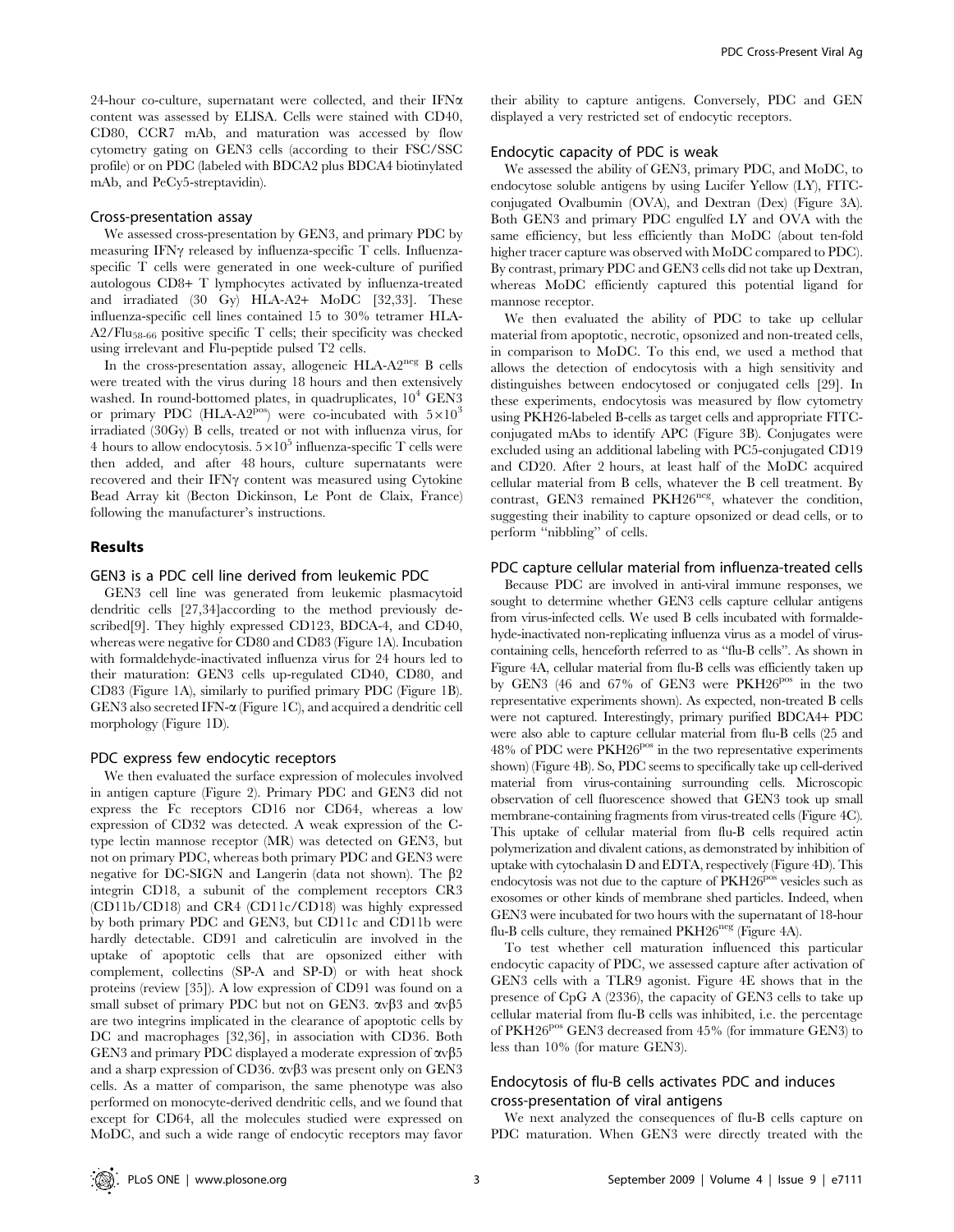

Figure 1. Characterization of the GEN3 plasmacytoid dendritic cell line. The LPDC-derived cell line GEN3 or primary purified PDC were incubated for 18 hours in the presence of formaldehyde-inactivated influenza virus. GEN3 cells (A) or primary PDC (B) were stained with indicated mAb (open curves) or isotype control (filled curves) at day 0 (upper panels) and day 1 (lower panels). At day 1 production of IFNα by GEN3 was measured by ELISA (C) (mean±SD of four experiments), and cell morphology was examined after May-Gründwald Giemsa staining of cell cytospins (D). Data are representative of 3 independent experiments. doi:10.1371/journal.pone.0007111.g001

inactivated virus, they upregulated CD40, CD80, CCR7 (Figure 5A, upper panels), and HLA-I expression (data not shown). Interestingly, after endocytosis of flu-B cells, GEN3 were found activated to a similar extent (Figure 5A, lower panels). Primary purified BDCA4+ PDC also matured after endocytosis of flu-B-cells, upregulating CD40 and CD80 up to intensity comparable to that observed after direct contact with the virus. (Figure 5A, right panels). Therefore, PDC became activated following the capture of cellular material from virus-treated cells. Since the supernatant of flu-B cells did not induce the maturation of PDC (data not shown) the involvement of free viral particles was excluded. We also found significant IFN $\alpha$  secretion by GEN3 and primary PDC after endocytosis of flu-B cells (Figure 5B).

We next analyzed the ability of PDC to activate influenza-specific T cells. The activation of HLA-A2pos influenza-specific CD8+ T cells by both kinds of PDC was assessed by measuring IFN $\gamma$  release by T cells. As expected, when virus-treated GEN3 (Figure 6A) or primary

purified BDCA2+ PDC (Figure 6B) were used, IFN $\gamma$  secretion was observed, confirming the ability of PDC to perform direct presentation of viral antigens. Cross-presentation of viral antigens by PDC was then examined by incubating GEN3 or primary PDC (both HLA-A2<sup>pos</sup>) with B cells or flu-B cells (HLA-A2<sup>neg</sup>), prior to addition of T cells. Strikingly, GEN3 (Figure 6A) as well as primary PDC (Figure 6B) pulsed with flu-B cells induced a highly significant increase of IFN $\gamma$  secretion by T cells, when compared to non-treated B cells ( $p<0,005$ , student t test). This increase was not due to direct T cell activation by flu-B cells, as flu-B cells alone did not induce any IFN $\gamma$  increase. Moreover, T-cell activation driven by GEN3 pulsed with the supernatant of 48h-virus-treated B cell culture was found negative, ruling out the involvement of free viral particles. These data demonstrate that PDC capture viral antigens from virus-exposed B cells and subsequently cross-present these antigens to specific CD8+ T cells. This highly significant result indicates a striking specific role of PDC in activation of T cell responses in the context of viral infection.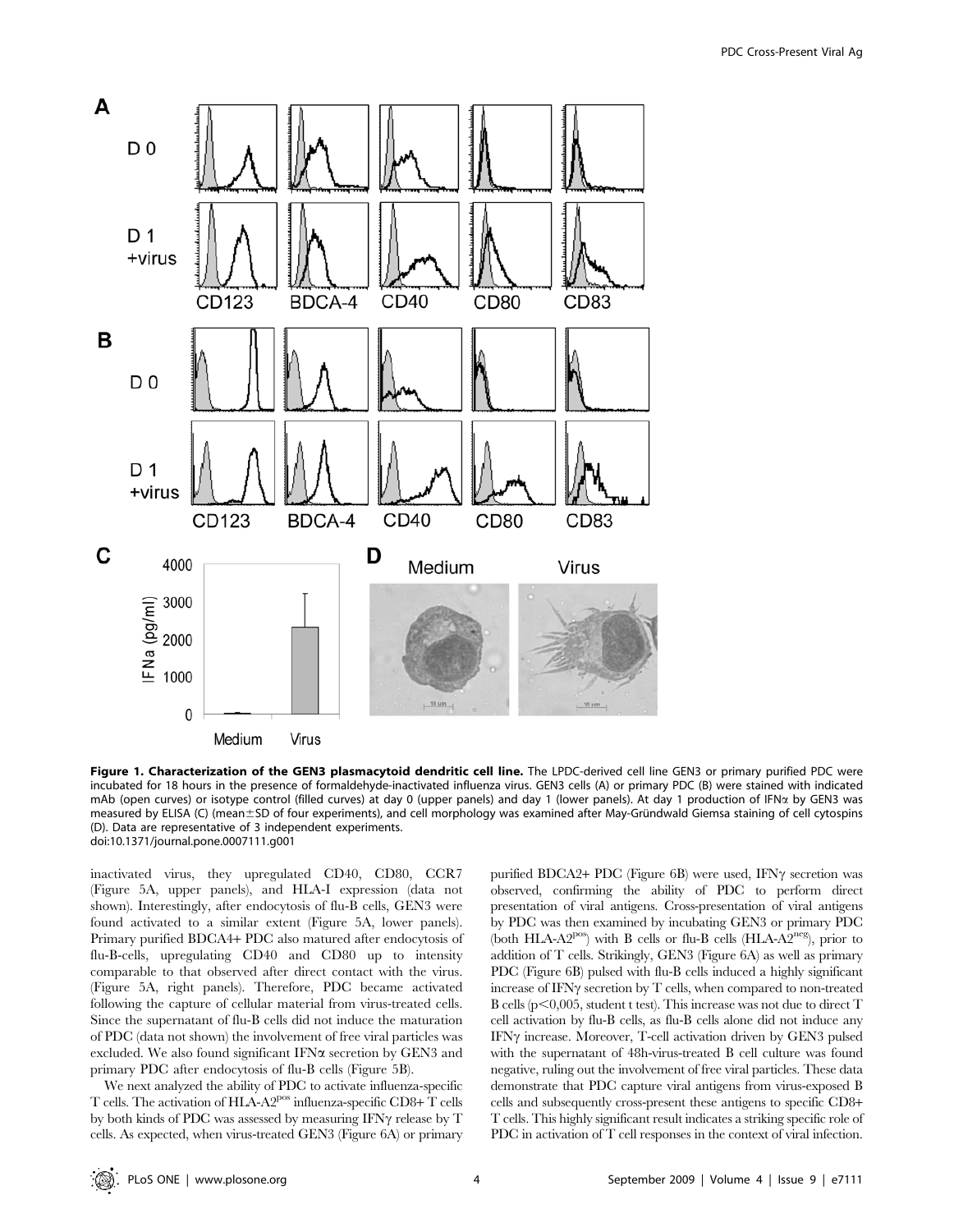

Figure 2. Assessment of the expression of receptors involved in antigen capture. Monocyte-derived dendritic cells (MoDC), GEN3 cells, and primary blood BDCA2+ PDC were stained with indicated mAb (open curves) or isotype control (filled curves). Data are representative of two independent experiments. doi:10.1371/journal.pone.0007111.g002

### Discussion

PDC are involved early in innate phases of viral immunity through the secretion of large amounts of  $IFN\alpha[1,2]$ , and  $TRAIL$ mediated cytotoxicity[9]. Previous studies have clearly established that, upon exposure to viruses, PDC mature and acquire costimulatory molecules (reviews[1,2]), so that infected PDC become able to present viral antigens to CD8+ T cells[20,37]. These data suggested the involvement of PDC in the initiation of adaptive immunity in the context of viruses that directly infect PDC. Here, we evaluated the capacity of PDC to perform crosspresentation, i.e. to acquire, process, and present exogenouslyderived antigens on HLA class I molecules to activate specific CD8+ T cells[38]. The physiological essential function of crosspresentation in viral infections has been demonstrated in the context of immune responses to viruses that do not infect APC[39]. Recent studies in human reported contradictory data regarding the capacity of PDC to cross-present antigens[37,40].

We took advantage here of a cell line derived from leukemic PDC (LPDC[27,28]), GEN3, as a model to study the uptake of antigens by PDC, and their capacity for cross-presentation. According to previous studies [22,41], PDC and GEN3 displayed a weak capacity to capture dextran, which correlates with the absence of mannose receptor and DC-SIGN expression, whereas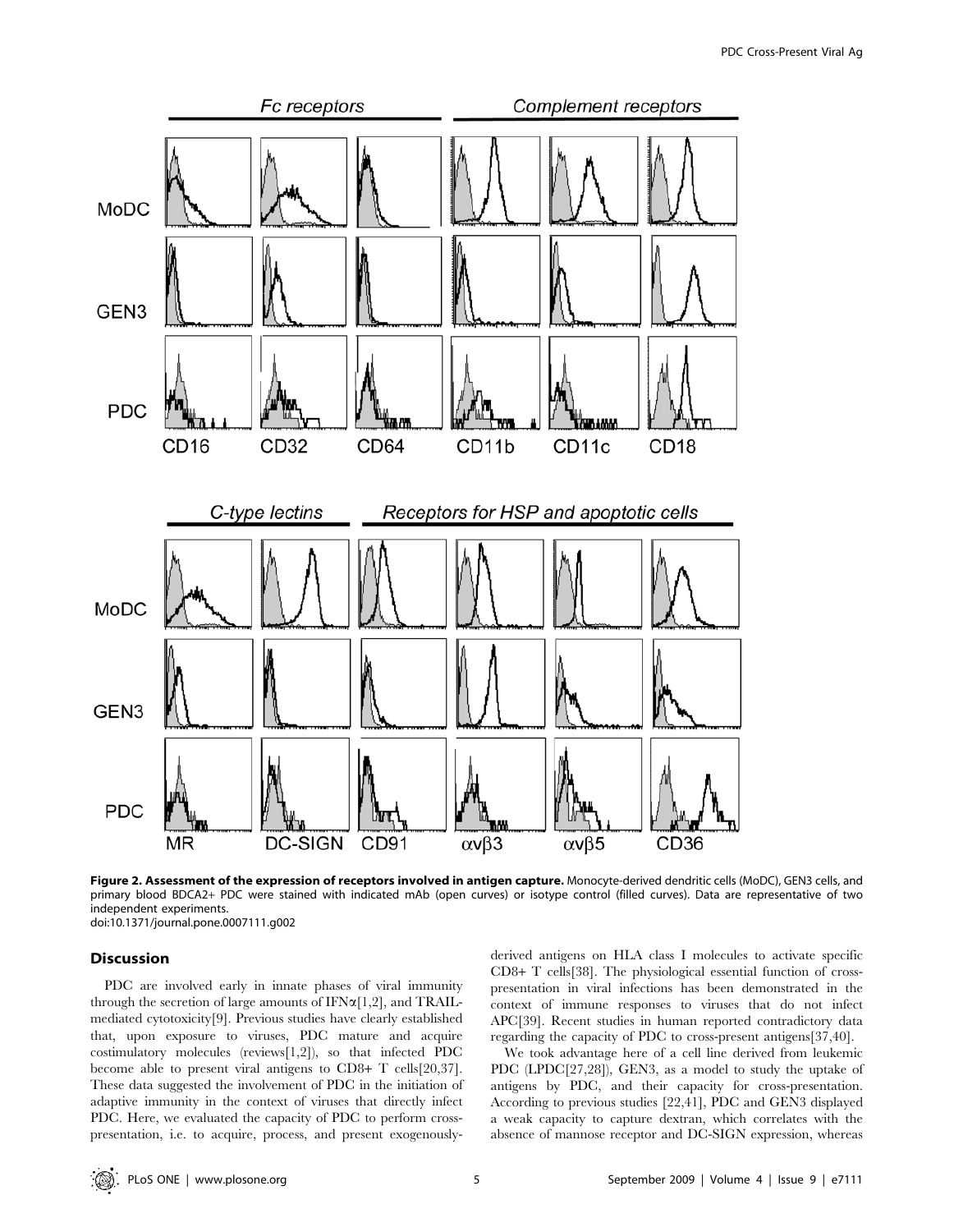

Figure 3. Measurement of soluble or cellular antigens uptake by flow cytometry. (A) Endocytosis of soluble tracers. MoDC, purified BDCA-4+ primary PDC or GEN3 cells were incubated for 2 hours at 4°C (filled curves) or 37°C (open curves) with Ovalbumin, Lucifer yellow and Dextran. Mean fluorescence intensity (MFI) values are indicated. Results are representative of two experiments. (B) Uptake of cellular material. PKH26-stained B cells were induced into apoptosis, necrosis, or were opsonized with CD20 mAb Rituximab or left untreated. They were then incubated with MoDC or GEN3 for 2 hours and stained as described in materials and methods section. PKH26 fluorescence, measuring cellular material uptake, was analyzed gating on MoDC (CD11b<sup>pos</sup>) or GEN3 (CD4<sup>pos</sup>CD36<sup>pos</sup>) not involved in cell conjugates (CD19<sup>neg</sup>CD20<sup>neg</sup>). Percentages of positive cells at 37°C (open curves), relative to incubation at  $4^{\circ}$ C (filled curves) are indicated. These data are representative of two independent experiments. doi:10.1371/journal.pone.0007111.g003

they took up the liquid phase tracer Lucifer Yellow, and a soluble protein such as ovalbumin, although less efficiently when compared to MoDC. We have shown that GEN3 expressed quite the same pattern of endocytic receptors as primary PDC, the most striking difference being the expression of  $\alpha v \beta$ 3 on GEN3 but not on primary PDC. On both cells, we found a weak expression of CD32 (as previously described [42]), and a faint expression of CD11b and CD11c. However, CD32 did not allow the capture of Rituximab-opsonized cells by GEN3 albeit it was shown to mediate the capture of immune complexes containing DNA in the

context of human lupus [43], or KLH after vaccination in melanoma patients[44]. According to previous work[45], PDC did not take up cellular material from live, apoptotic, or necrotic B cells even though they expressed CD36 and low levels of  $\alpha \sqrt{35}$ , two receptors involved in the capture of dying cells. This was in contrast with MoDC, which efficiently endocytosed B-cell derived material from all the different sources of B cells. This phenomenon may be due to the expression of more diverse endocytic receptors on MoDC allowing them to capture apoptotic or necrotic cells (CD91, CD36,  $\alpha v\beta3$ ,  $\alpha v\beta5$ ), opsonized cells (CD16 or CD32), or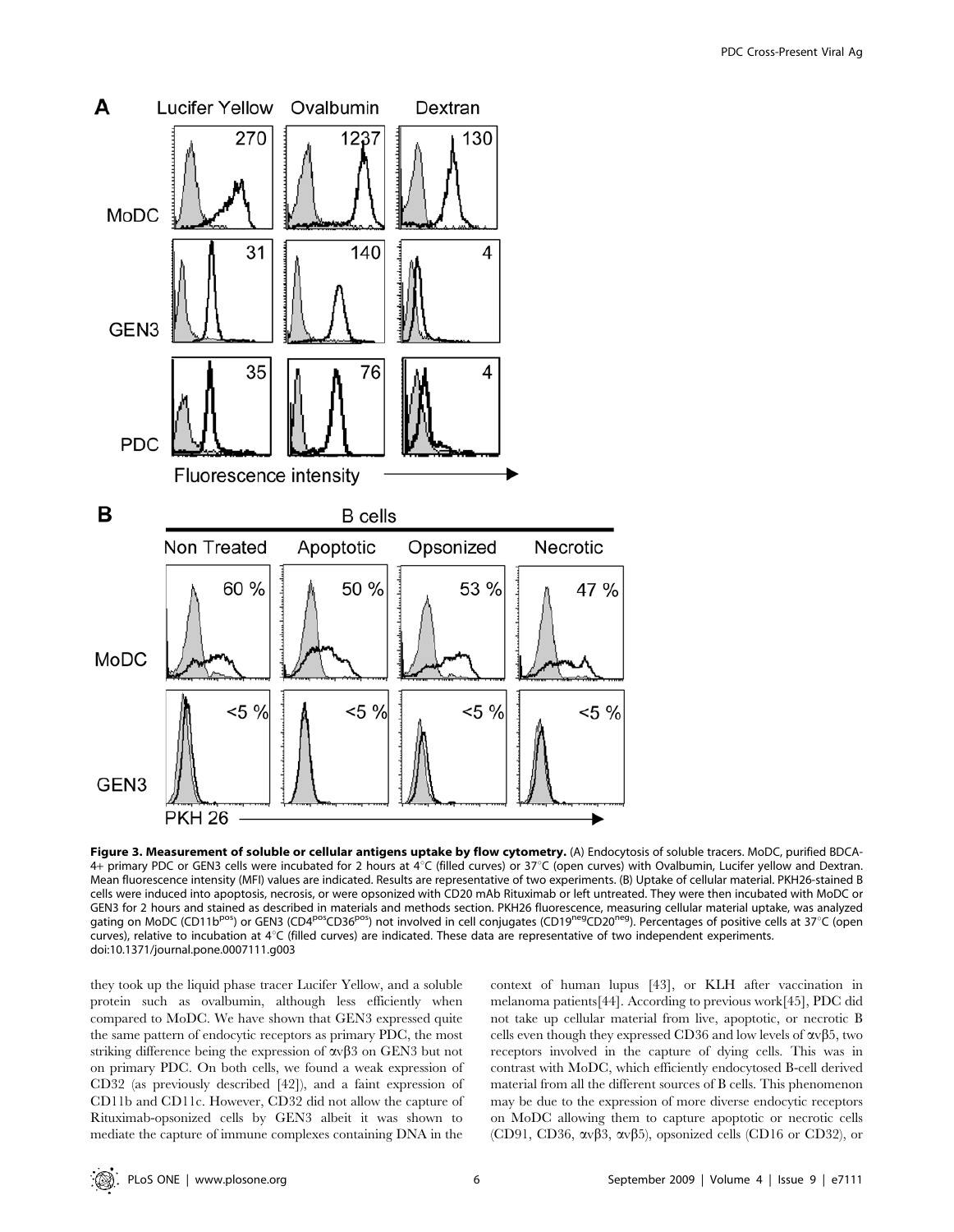

Figure 4. PDC internalized cellular material from influenza-treated B cells. (A and B) measurement of influenza-treated B cells uptake by flow cytometry. B cells (B1 and B2) were stained with PKH26, exposed (lower panels) or not (upper panels) to virus for 18 hours, extensively washed and then incubated with purified PDC or GEN3 for 2 hours at  $4^{\circ}$ C (filled curves) or  $37^{\circ}$ C (open curves). PKH26 fluorescence was evaluated as in Figure 3, gating on primary PDC and GEN3 not involved in conjugates with B cells. As control, GEN3 were also incubated following the same procedure for two hours with the supernatant of 18-hour flu-B cell culture (SN-B2). (C) Fluorescence microscopy imaging of B cell material by GEN3. PKH26+ flu-B cells appear yellow and GEN3 were stained in green with FITC-conjugated CD4 and CD36. (D) Membrane capture is Ca<sup>2+</sup>and actindependent. Cellular uptake was measured as described in Fig. 3A, at 4°C (open curves) or 37°C (filled curves) in the presence or absence of EDTA or cytochalasin D (CDD). (E) Maturation down-regulated cell capture by PDC. GEN3 were matured in presence of CpG for 24 h (lower panel) or not (upper panel) and incubated with B cells exposed (open curves) or not (filled curves) to virus for 18 hours. doi:10.1371/journal.pone.0007111.g004

to perform the so-called ''nibbling'' of small vesicles from live cells [46–48]. Altogether, MoDC are undoubtedly more efficient than PDC at endocytosing cells.

Interestingly, our results show an efficient transfer of cellular material from influenza-treated B cells (flu-B cells) to PDC, in an actin and  $Ca<sup>2+</sup>$  dependent manner. We documented this uptake by fluorescence microscopy, and found that most PDC contained fragments of virus-treated cells. The functional consequences of this endocytosis by PDC were then examined. Upon exposure to flu-B cells of GEN3 or primary PDC secreted IFN $\alpha$  and matured, as evidenced by acquisition of costimulatory molecules. The upregulation of CCR7 suggests that after the encounter with infected cells in periphery, and capture of cell-derived antigenic material, PDC could traffic to T cell zones in the lymph nodes and present acquired antigens. Furthermore, our study provides further evidence that following uptake and maturation, PDC are able to cross-present viral antigens captured from virus-exposed cells to specific T cells. The first demonstration of the ability of PDC to cross-present viral antigens taken from infected cells was recently performed by Hoeffel at Al[49], in a model where PDC cross-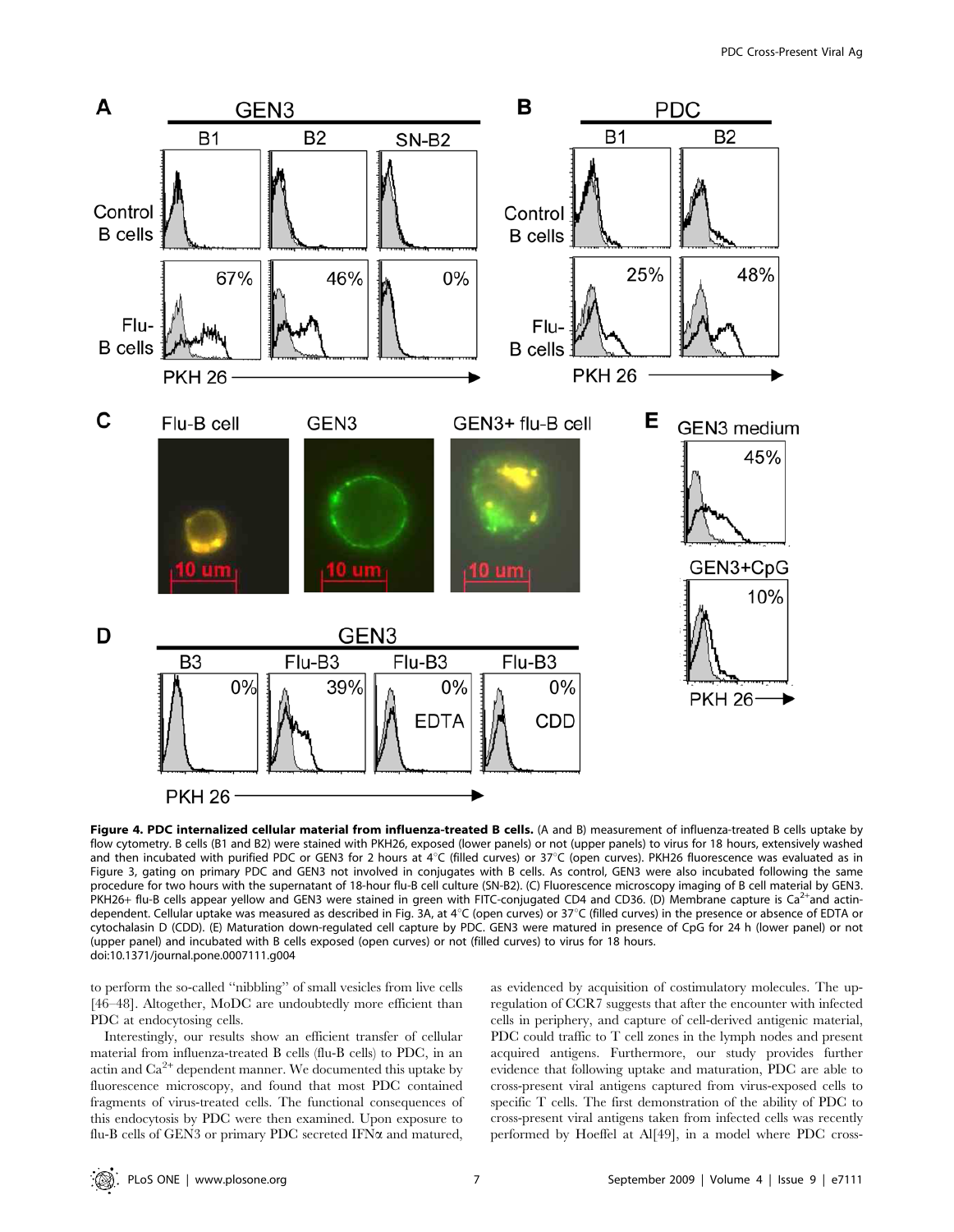

Figure 5. Activation of PDC upon exposure to flu-B cells. (A) In upper panels, GEN3 or purified PDC were incubated (open curves) or not (filled curves) with influenza virus for 24 hours, as positive control of their maturation, and cells were stained with indicated mAb. In lower panels, B cells were exposed (open curves) or not (filled curves) to virus for 18 hours, washed, and then incubated with GEN3 or purified PDC. After a 24-hour coculture, cells were stained with indicated mAb, and maturation was assessed by flow cytometry after gating on GEN3 cells (according to their FSC/SSC profile) or on BDCA2<sup>pos</sup> BDCA4<sup> pos</sup> PDC. Data are representative of two independent experiments. (B) GEN3 or purified PDC were incubated with or without influenza virus, B cells or Flu-B cells for 24 hours, and then IFN<sub>x</sub> levels in supernatants were measured by ELISA. Data represent mean±SD of 2 experiments performed in duplicates. doi:10.1371/journal.pone.0007111.g005

presented to specific T cells antigens taken from apoptotic HIVinfected cells. This mechanism reveals a highly relevant role for PDC in eliciting anti-viral immune responses. Indeed, during a natural infection, DC are not necessarily the primary infected cells, and admittedly virally infected non-APC are unable to stimulate CD8+ T cell immunity. Moreover, many viruses such as HIV, measles virus or HCMV infect DC, and have evolved mechanisms to subvert DC function, by disturbing their maturation or ability to secrete cytokines[50–52]. Here, by their ability to engulf viral antigens from virus-containing cells without being themselves infected, PDC could acquire and present viral antigens, avoiding virus-induced subversion of their functions.

Our results show that after capture, viral-antigens are processed and presented into the MHC class I pathway. How do PDC detect the infection, and acquire cell-derived fragments? Among flu-B cells, some died in vitro, however, in our hands PDC engulfed neither necrotic nor apoptotic cells (our data and [45]). Therefore, recognition of influenza-treated living cells by PDC likely did not rely on dead cell capture, contrary to the model recently described in MoDC by Frleta et Al [53]. Flu-B cells expressed viral hemagglutinin on the B cell surface (data not shown), a molecule that could allow PDC recognition of virus-treated cells. A potential receptor is NKp44, which recognizes influenza hemagglutinin[54], but it is expressed on PDC only after activation[55]. Since mature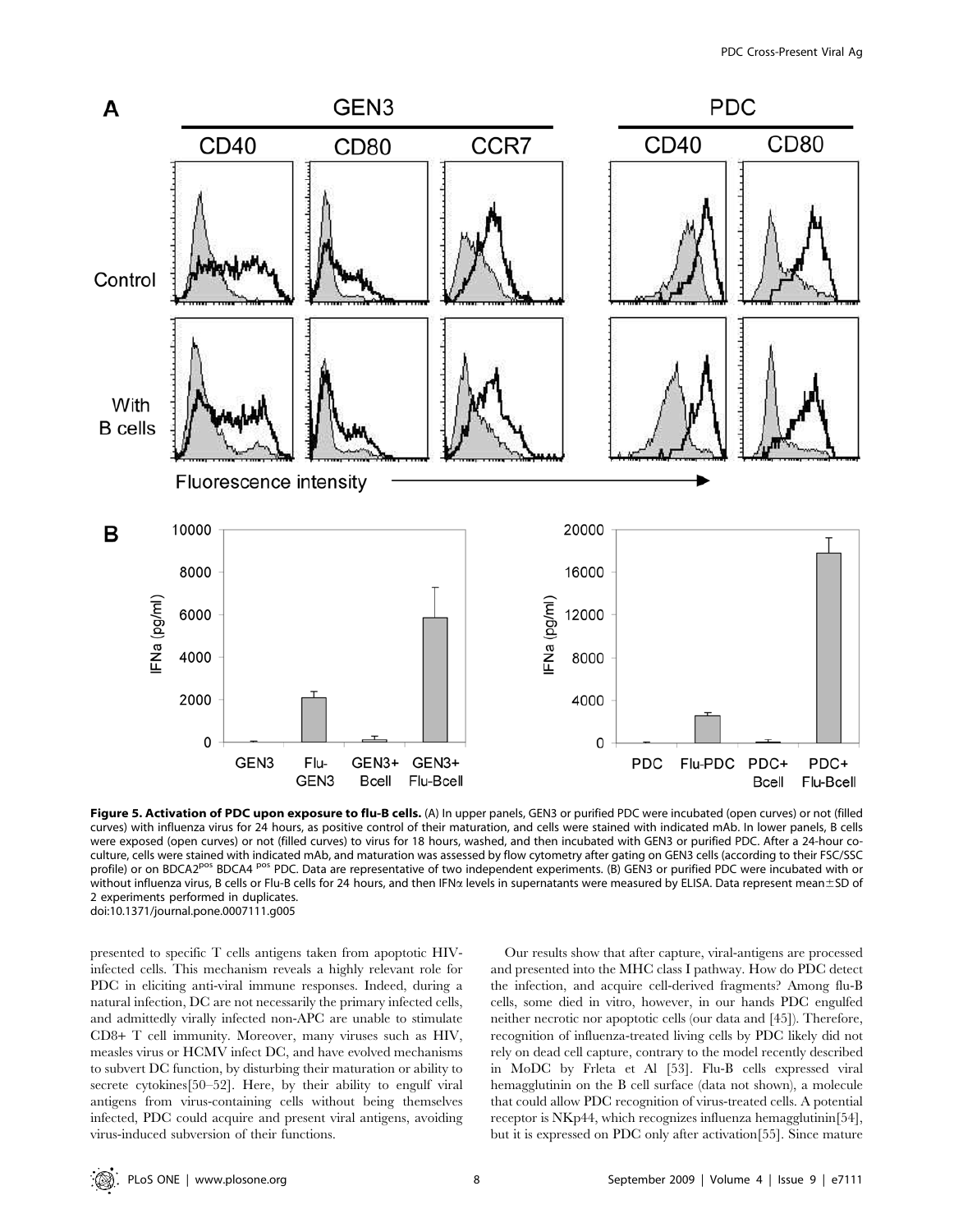

Figure 6. PDC cross-present viral antigens derived from flu-B cells to influenza-specific CD8+ T lymphocytes. HLA-A2<sup>neg</sup> B cells exposed (filled bars) or not (open bars) to inactivated influenza virus for 18 hours were washed and incubated with HLA-A2<sup>pos</sup> APC (either GEN3 (A) or PDC (B)), for four hours, followed by the addition of influenza-specific CD8+ T lymphocytes (recognizing flu<sub>58-66</sub> influenza matrix peptide in the context of HLA-A2 molecules). After a 2-day co-culture, T cell activation was assessed by measuring the IFN<sub>Y</sub> content of the culture supernatants. In control wells, PDC were directly treated or not with the virus, or were omitted (medium). (A) Values are mean + SD of six independent experiments, except for the last control bar (SN-Flu-B cells), mean of two experiments, where Flu-B cells were washed extensively, and further incubated for 24 hours to recover the supernatant which was subsequently added to influenza-specific T cells. (B) Values are representative of two experiments and shown the mean + SD of quadruplicate wells. \* P<0.05, \*\* P<0.005 by Student's t test. doi:10.1371/journal.pone.0007111.g006

GEN3 lost their endocytic capacity, the receptor involved is likely down regulated during PDC maturation. Further studies are required to determine whether the recognition of infected cells by PDC relies on virus- or endogenous cell-derived signals, and what kind of receptor on PDC is involved.

The efficiency with which viral antigens from flu-B cells were cross-presented may be due to the high efficiency of their uptake by PDC. It is also possible that IFN $\alpha$  secreted by PDC in association with other unknown factors may enhance the crosspresentation of internalized antigens[23], through a still undetermined mechanism. IFN- $\beta$ , not measured in our study, could also be involved, as this pro-inflammatory cytokine secreted by various kinds of infected cells has been described to prime DC, enhancing their activation in response to influenza virus[56]. Alternatively, engagement of TLR (likely TLR7, expressed by PDC[57] and involved in influenza virus recognition[5]) on PDC may influence phagosome maturation in PDC [58], and favor the generation of viral peptides for cross-presentation. Whatever the mechanism, cross-presentation of viral antigens was at least as efficient as direct presentation by PDC exposed to influenza virus.

#### References

- 1. Liu YJ (2005) IPC: Professional Type 1 Interferon-Producing Cells and Plasmacytoid Dendritic Cell Precursors. Annu Rev Immunol 23: 275–306.
- 2. Colonna M, Trinchieri G, Liu YJ (2004) Plasmacytoid dendritic cells in immunity. Nat Immunol 5: 1219–1226.
- 3. Siegal FP, Kadowaki N, Shodell M, Fitzgerald Bocarsly PA, Shah K, et al. (1999) The nature of the principal type 1 interferon-producing cells in human blood. Science 284: 1835–1837.
- 4. Cella M, Jarrossay D, Facchetti F, Alebardi O, Nakajima H, et al. (1999) Plasmacytoid monocytes migrate to inflamed lymph nodes and produce large amounts of type I interferon. Nat Med 5: 919–923.
- 5. Diebold SS, Kaisho T, Hemmi H, Akira S, Reis ESC (2004) Innate antiviral responses by means of TLR7-mediated recognition of single-stranded RNA. Science 303: 1529–1531.
- 6. Heil F, Hemmi H, Hochrein H, Ampenberger F, Kirschning C, et al. (2004) Species-specific recognition of single-stranded RNA via toll-like receptor 7 and 8. Science 303: 1526–1529.
- 7. Latz E, Schoenemeyer A, Visintin A, Fitzgerald KA, Monks BG, et al. (2004) TLR9 signals after translocating from the ER to CpG DNA in the lysosome. Nat Immunol.
- 8. Guiducci C, Ott G, Chan JH, Damon E, Calacsan C, et al. (2006) Properties regulating the nature of the plasmacytoid dendritic cell response to Toll-like receptor 9 activation. J Exp Med 203: 1999–2008.

In conclusion, our study identifies a role for PDC as a central professional APC during viral infections, by being extremely sensitive not only to direct viral exposure, but also to infection of bystander cells. We suggest that PDC play a major role in the control of viral infection through IFN $\alpha$  secretion and TRAIL expression during the innate phase of immune response, and by the further activation CD8+ T cell adaptive immunity through cross-presentation of viral derived antigens captured from infected cells. Thus, the role of PDC as a major link between innate and adaptive immunity is further emphasized.

#### Acknowledgments

We thank Christophe Caux for critical review of the manuscript, and Davor Frleta for proofreading.

#### Author Contributions

Conceived and designed the experiments: LC JP. Performed the experiments: GL OM JA. Analyzed the data: GL LC JP. Contributed reagents/materials/analysis tools: JPM. Wrote the paper: GL LC JP.

- 9. Chaperot l, Blum A, Manches O, Lui G, Angel J, et al. (2006) Virus or TLR agonists induce TRAIL-mediated cytotoxicy of plasmacytoid dendritic cells. Immunol 176: 248-255
- 10. Kotelkin A, Prikhod'ko EA, Cohen JI, Collins PL, Bukreyev A (2003) Respiratory syncytial virus infection sensitizes cells to apoptosis mediated by tumor necrosis factor-related apoptosis-inducing ligand. J Virol 77: 9156-9172.
- 11. Bendriss-Vermare N, Burg S, Kanzler H, Chaperot L, Duhen T, et al. (2005) Virus overrides the propensity of human CD40L-activated plasmacytoid dendritic cells to produce Th2 mediators through synergistic induction of IFN-{gamma} and Th1 chemokine production. J Leukoc Biol 78: 954–966.
- 12. Grouard G, Rissoan MC, Filgueira L, Durand I, Banchereau J, et al. (1997) The enigmatic plasmacytoid T cells develop into dendritic cells with interleukin (IL)-3 and CD40-ligand. J Exp Med 185: 1101–1111.
- 13. Kadowaki N, Antonenko S, Lau JY, Liu YJ (2000) Natural interferon alpha/ beta-producing cells link innate and adaptive immunity. J Exp Med 192: 219–226.
- 14. Rissoan MC, Soumelis V, Kadowaki N, Grouard G, Briere F, et al. (1999) Reciprocal control of T helper cell and dendritic cell differentiation. Science 283: 1183–1186.
- 15. Cella M, Facchetti F, Lanzavecchia A, Colonna M (2000) Plasmacytoid dendritic cells activated by influenza virus and CD40L drive a potent TH1 polarization. Nat Immunol 1: 305–310.